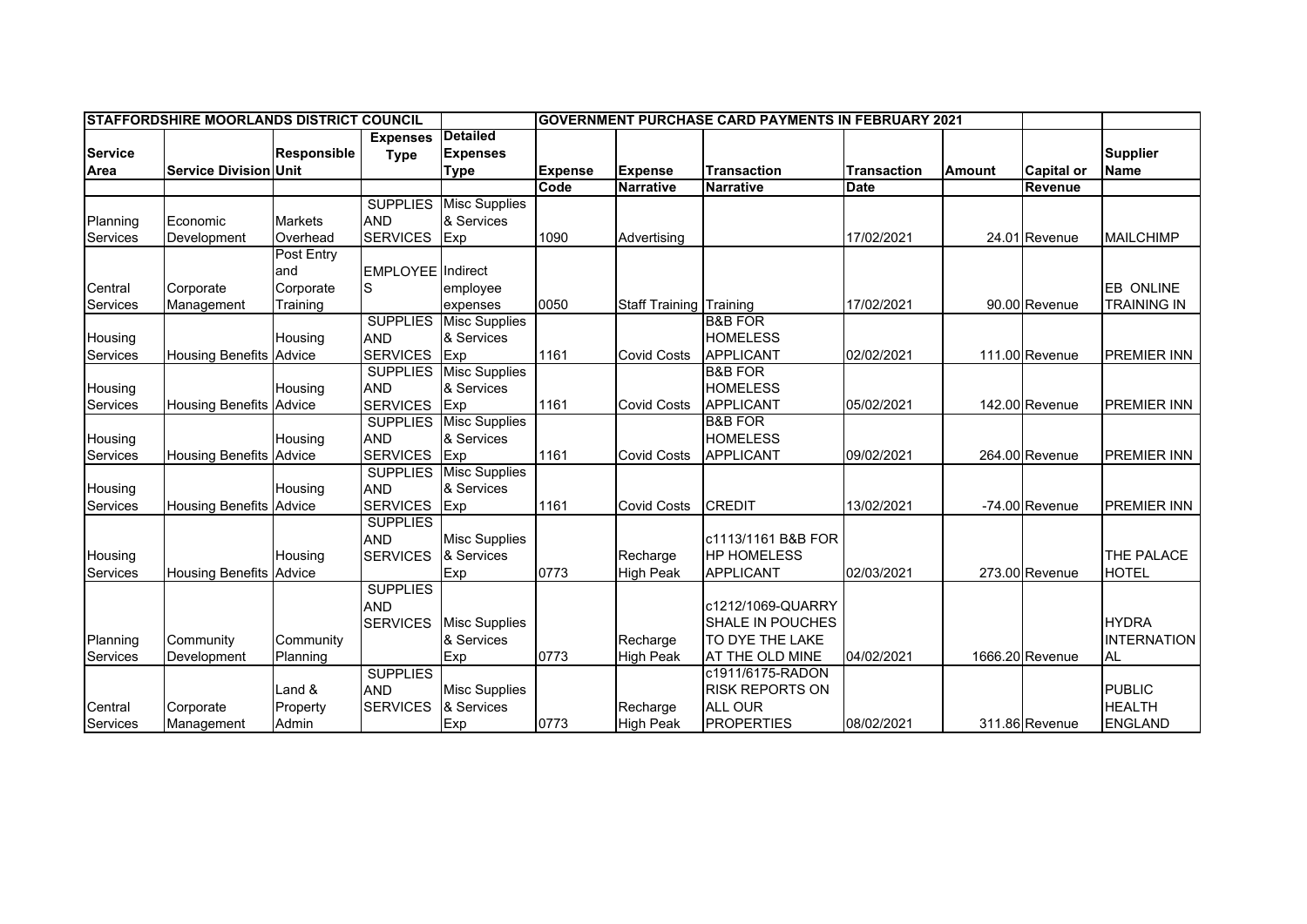|             |                        |              |                   |                      |      |                      | <b>INTRODUCTION TO</b> |            |                |                     |
|-------------|------------------------|--------------|-------------------|----------------------|------|----------------------|------------------------|------------|----------------|---------------------|
|             |                        | Post Entry   | <b>EMPLOYEE</b>   |                      |      |                      | <b>ECONOMIC</b>        |            |                |                     |
|             |                        | and          | S                 | Indirect             |      |                      | DEVELOPMENT -          |            |                |                     |
| Central     | Corporate              | Corporate    |                   | employee             |      |                      | <b>REGENERATION</b>    |            |                | EB IED CPD          |
| Services    | Management             | Training     |                   | expenses             | 0050 | Staff Training (50%) |                        | 03/02/2021 | 100.00 Revenue | <b>ONLINE INT</b>   |
|             |                        | Post Entry   | <b>SUPPLIES</b>   |                      |      |                      |                        |            |                |                     |
|             |                        | land         | <b>AND</b>        | <b>Misc Supplies</b> |      |                      |                        |            |                |                     |
| Central     | Corporate              | Corporate    | <b>SERVICES</b>   | & Services           |      | Recharge             | c1611/0050-Econ Dev    |            |                | EB IED CPD          |
| Services    |                        | Training     |                   | Exp                  | 0773 | <b>High Peak</b>     | Training               | 03/02/2021 | 100.00 Revenue | <b>ONLINE INT</b>   |
|             | Management             |              | <b>SUPPLIES</b>   |                      |      |                      | <b>DOMAIN NAMES</b>    |            |                |                     |
|             |                        |              | <b>AND</b>        | <b>Misc Supplies</b> |      |                      | <b>FOR</b>             |            |                |                     |
|             |                        |              |                   | & Services           |      | Miscellaneou         | <b>REGENERATION</b>    |            |                |                     |
| Planning    |                        |              | <b>SERVICES</b>   |                      | 1050 | s Other              | (50%)                  | 04/02/2021 | 194.35 Revenue | 123 REG LTD         |
| Services    | <b>Planning Policy</b> | Conservation | <b>SUPPLIES</b>   | Exp                  |      |                      | c1132/1050-DOMAIN      |            |                |                     |
|             |                        |              |                   |                      |      |                      |                        |            |                |                     |
|             |                        |              | <b>AND</b>        | <b>Misc Supplies</b> |      |                      | <b>NAMES FOR</b>       |            |                |                     |
| Planning    |                        |              | <b>SERVICES</b>   | & Services           |      | Recharge             | <b>REGENERATION</b>    |            |                |                     |
| Services    | <b>Planning Policy</b> | Conservation |                   | Exp                  | 0773 | <b>High Peak</b>     | (50%)                  | 04/02/2021 | 194.35 Revenue | 123 REG LTD         |
| Environment |                        |              |                   |                      |      |                      |                        |            |                |                     |
| al and      |                        |              | EMPLOYEE Indirect |                      |      |                      | <b>MEMBERSHIP FEE</b>  |            |                |                     |
| Regulatory  | Environmental          | Env Health - | S                 | employee             |      | Professional         | FOR an employee        |            |                | <b>CHARTERED</b>    |
| Services    | Health                 | Admin        |                   | expenses             | 0006 | Fees                 | (50%)                  | 04/02/2021 | 116.00 Revenue | INSTITUTE OF        |
| Environment |                        |              | <b>SUPPLIES</b>   |                      |      |                      |                        |            |                |                     |
| al and      |                        |              | <b>AND</b>        | <b>Misc Supplies</b> |      |                      |                        |            |                |                     |
| Regulatory  | Environmental          | Env Health - | <b>SERVICES</b>   | & Services           |      | Recharge             | c1710/0006-MEM FEE     |            |                | <b>CHARTERED</b>    |
| Services    | Health                 | Admin        |                   | Exp                  | 0773 | <b>High Peak</b>     | an employee            | 04/02/2021 | 116.00 Revenue | <b>INSTITUTE OF</b> |
|             |                        | $L$ and $\&$ |                   | Indirect             |      |                      | <b>MEMBERSHIP FEE</b>  |            |                |                     |
| Central     | Corporate              | Property     | EMPLOYEE employee |                      |      | Professional         | FOR an employee        |            |                | <b>RICS SUBS</b>    |
| Services    | Management             | Admin        | S                 | expenses             | 0006 | Fees                 | (50%)                  | 11/02/2021 | 80.50 Revenue  | <b>UK CYBS</b>      |
|             |                        |              | <b>SUPPLIES</b>   |                      |      |                      |                        |            |                |                     |
|             |                        |              | <b>AND</b>        |                      |      |                      |                        |            |                |                     |
|             |                        | Land &       | <b>SERVICES</b>   | <b>Misc Supplies</b> |      |                      |                        |            |                |                     |
| Central     | Corporate              | Property     |                   | & Services           |      | Recharge             | c1750/0006-MEM FEE     |            |                | <b>RICS SUBS</b>    |
| Services    | Management             | Admin        |                   | Exp                  | 0773 | <b>High Peak</b>     | an employee            | 11/02/2021 | 80.50 Revenue  | UK CYBS             |
|             |                        |              |                   | Indirect             |      |                      | <b>LONG SERVICE</b>    |            |                |                     |
| Central     | Corporate              |              | EMPLOYEE employee |                      |      | Long Service         | AWARD FOR an           |            |                |                     |
| Services    | Management             | Personnel    | S                 | expenses             | 0097 | Awards               | employee (50%)         | 16/02/2021 | 19.00 Revenue  | <b>ONE4ALL</b>      |
|             |                        |              | <b>SUPPLIES</b>   | <b>Misc Supplies</b> |      |                      |                        |            |                |                     |
| Central     | Corporate              |              | <b>AND</b>        | & Services           |      | Recharge             | c1610/00097-LONG       |            |                |                     |
| Services    | Management             | Personnel    | <b>SERVICES</b>   | Exp                  | 0773 | <b>High Peak</b>     | SERV-an employee       | 16/02/2021 | 18.99 Revenue  | <b>ONE4ALL</b>      |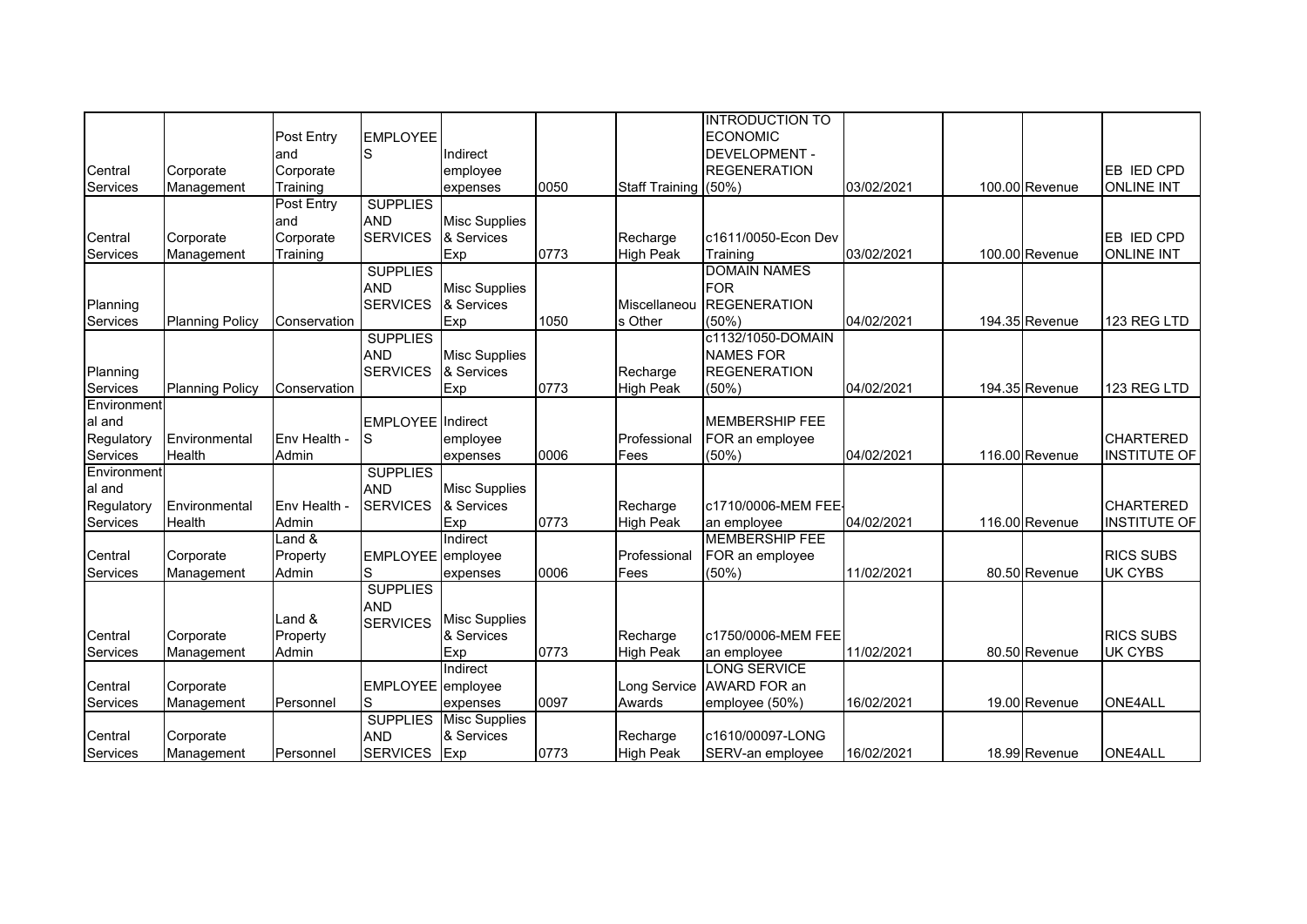|                 |            |                    | <b>SUPPLIES</b> |                      |      |                  |                        |            |                |                    |
|-----------------|------------|--------------------|-----------------|----------------------|------|------------------|------------------------|------------|----------------|--------------------|
|                 |            |                    | <b>AND</b>      | Communicatio         |      |                  | <b>HDMI CABLES FOR</b> |            |                |                    |
| Central         | Corporate  |                    | <b>SERVICES</b> | ns &                 |      | Hardware-        | <b>NEW MONITORS</b>    |            |                | EBUYER (UK)        |
| Services        | Management | <b>IT Services</b> |                 | Computing            | 0845 | Misc             | (50%                   | 04/02/2021 | 14.37 Revenue  | LTD                |
|                 |            |                    | <b>SUPPLIES</b> |                      |      |                  |                        |            |                |                    |
|                 |            |                    | <b>AND</b>      |                      |      |                  |                        |            |                |                    |
|                 |            |                    | <b>SERVICES</b> |                      |      |                  |                        |            |                |                    |
|                 |            |                    |                 | <b>Misc Supplies</b> |      |                  |                        |            |                |                    |
| Central         | Corporate  |                    |                 | & Services           |      | Recharge         | c1360/0845-HDMI        |            |                | EBUYER (UK)        |
| Services        | Management | <b>IT Services</b> |                 | Exp                  | 0773 | <b>High Peak</b> | <b>CABLE</b>           | 04/02/2021 | 14.38 Revenue  | <b>LTD</b>         |
|                 |            |                    | <b>SUPPLIES</b> | Communicatio         |      |                  |                        |            |                |                    |
| Central         | Corporate  |                    | <b>AND</b>      | ns &                 |      | Hardware-        |                        |            |                | EBUYER (UK)        |
| <b>Services</b> | Management | <b>IT Services</b> | <b>SERVICES</b> | Computing            | 0845 | Misc             | EOP'S (50%)            | 08/02/2021 | 14.37 Revenue  | <b>LTD</b>         |
|                 |            |                    | <b>SUPPLIES</b> | <b>Misc Supplies</b> |      |                  |                        |            |                |                    |
| Central         | Corporate  |                    | <b>AND</b>      | & Services           |      | Recharge         |                        |            |                | EBUYER (UK)        |
| Services        | Management | <b>IT Services</b> | <b>SERVICES</b> | Exp                  | 0773 | <b>High Peak</b> | c1360/0845-EOP'S       | 08/02/2021 | 14.36 Revenue  | <b>LTD</b>         |
|                 |            |                    | <b>SUPPLIES</b> | <b>Misc Supplies</b> |      |                  | <b>TELEWORKER</b>      |            |                |                    |
| Central         | Corporate  |                    | <b>AND</b>      | & Services           |      | Covid            | EQUIPMENT - COVID      |            |                | <b>PREMIER</b>     |
| Services        | Management | <b>IT Services</b> | <b>SERVICES</b> | Exp                  | 1162 | Recovery         | (50%)                  | 09/02/2021 | 97.3 Revenue   | <b>FARNELL</b>     |
|                 |            |                    | <b>SUPPLIES</b> | <b>Misc Supplies</b> |      |                  |                        |            |                |                    |
| Central         | Corporate  |                    | <b>AND</b>      | & Services           |      | Recharge         | c1360/1162-            |            |                | <b>PREMIER</b>     |
| Services        | Management | <b>IT Services</b> | <b>SERVICES</b> | Exp                  | 0773 | <b>High Peak</b> | <b>EQUIPMENT</b>       | 09/02/2021 | 97.3 Revenue   | <b>FARNELL</b>     |
|                 |            |                    | <b>SUPPLIES</b> |                      |      |                  | <b>MONTHLY PAYMENT</b> |            |                |                    |
| Central         | Corporate  |                    | <b>AND</b>      | Grants &             |      |                  | FOR an employee        |            |                | <b>ADOBE</b>       |
| Services        | Management | Media              | <b>SERVICES</b> | Subscriptions        | 0920 | Subscriptions    | (50%                   | 11/02/2021 | 10 Revenue     | <b>STOCK</b>       |
|                 |            |                    |                 |                      |      |                  | c1086/0920-            |            |                |                    |
|                 |            |                    | <b>SUPPLIES</b> | <b>Misc Supplies</b> |      |                  | MONTHLY PAYMENT        |            |                |                    |
| Central         | Corporate  |                    | <b>AND</b>      | & Services           |      | Recharge         | FOR an employee        |            |                | <b>ADOBE</b>       |
| Services        | Management | Media              | <b>SERVICES</b> | Exp                  | 0773 | <b>High Peak</b> | (50%)                  | 11/02/2021 | 9.99 Revenue   | <b>STOCK</b>       |
|                 |            |                    | <b>SUPPLIES</b> | Communicatio         |      |                  | <b>LAPTOP FOR</b>      |            |                |                    |
| Central         | Corporate  |                    | <b>AND</b>      | ns &                 |      | Hardware-        | <b>REGENERATION</b>    |            |                | <b>BUYITDIRECT</b> |
| Services        | Management | <b>IT Services</b> | <b>SERVICES</b> | Computing            | 0845 | Misc             | (50%)                  | 12/02/2021 | 456.47 Revenue | <b>COUK</b>        |
|                 |            |                    |                 |                      |      |                  | c1360/08458-LAPTOP     |            |                |                    |
|                 |            |                    | <b>SUPPLIES</b> | <b>Misc Supplies</b> |      |                  | <b>FOR</b>             |            |                |                    |
| Central         | Corporate  |                    | <b>AND</b>      | & Services           |      | Recharge         | <b>REGENERATION</b>    |            |                | <b>BUYITDIRECT</b> |
| Services        | Management | <b>IT Services</b> | <b>SERVICES</b> | Exp                  | 0773 | <b>High Peak</b> | (50%                   | 12/02/2021 | 456.47 Revenue | <b>COUK</b>        |
|                 |            |                    | <b>SUPPLIES</b> | Communicatio         |      |                  | EOP'S                  |            |                |                    |
| Central         | Corporate  |                    | <b>AND</b>      | ns &                 |      | Hardware-        | PASSTHROUGH            |            |                | EBUYER (UK)        |
| Services        | Management | <b>IT Services</b> | <b>SERVICES</b> | Computing            | 0845 | Misc             | <b>SOCKET (50%)</b>    | 16/02/2021 | 14.37 Revenue  | LTD                |
|                 |            |                    | <b>SUPPLIES</b> | <b>Misc Supplies</b> |      |                  | c1360/0845-EOP'S       |            |                |                    |
| Central         | Corporate  |                    | <b>AND</b>      | & Services           |      | Recharge         | PASSTHROUGH            |            |                | EBUYER (UK)        |
| Services        | Management | <b>IT Services</b> | <b>SERVICES</b> | Exp                  | 0773 | <b>High Peak</b> | <b>SOCKET (50%)</b>    | 16/02/2021 | 14.36 Revenue  | <b>LTD</b>         |